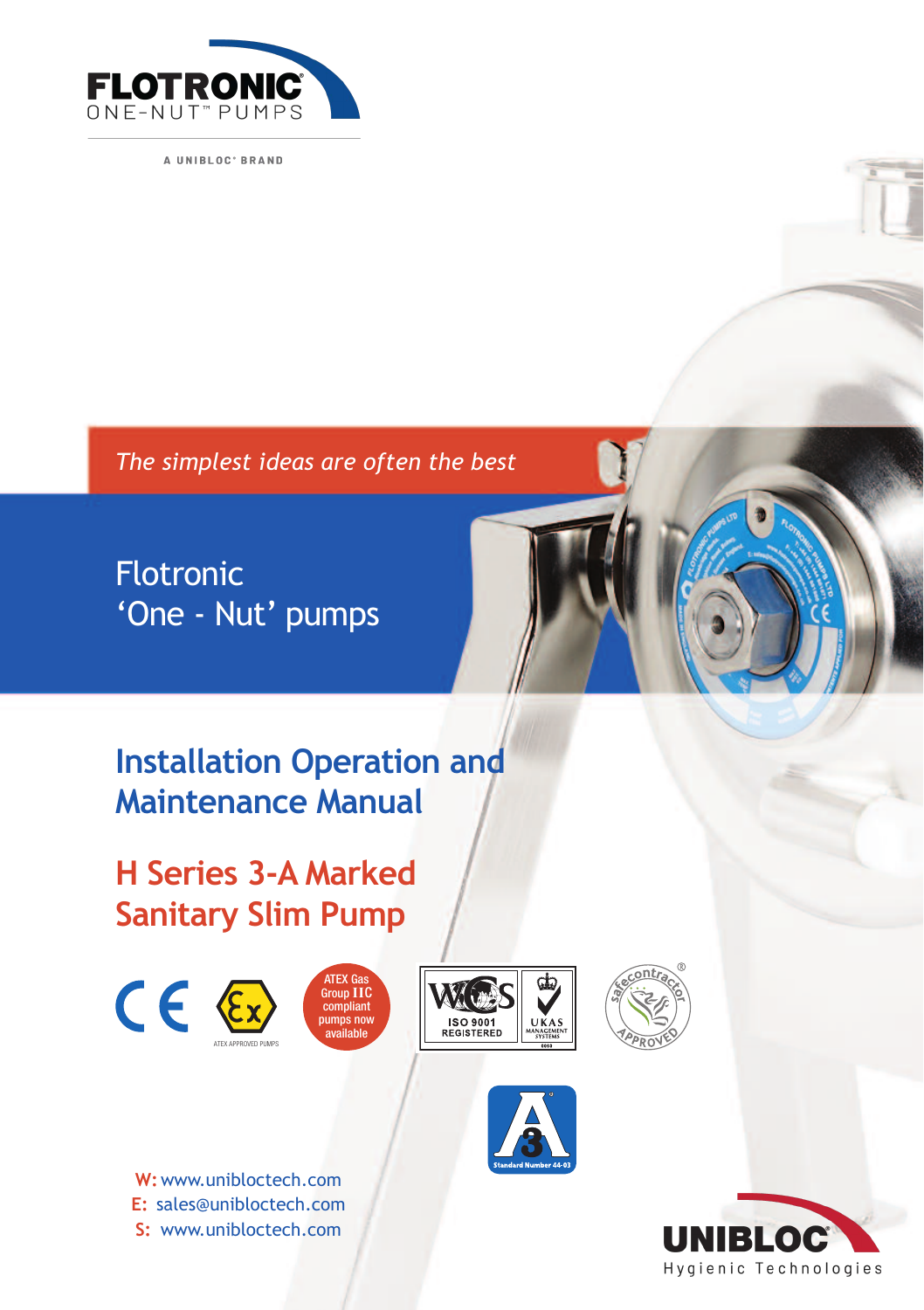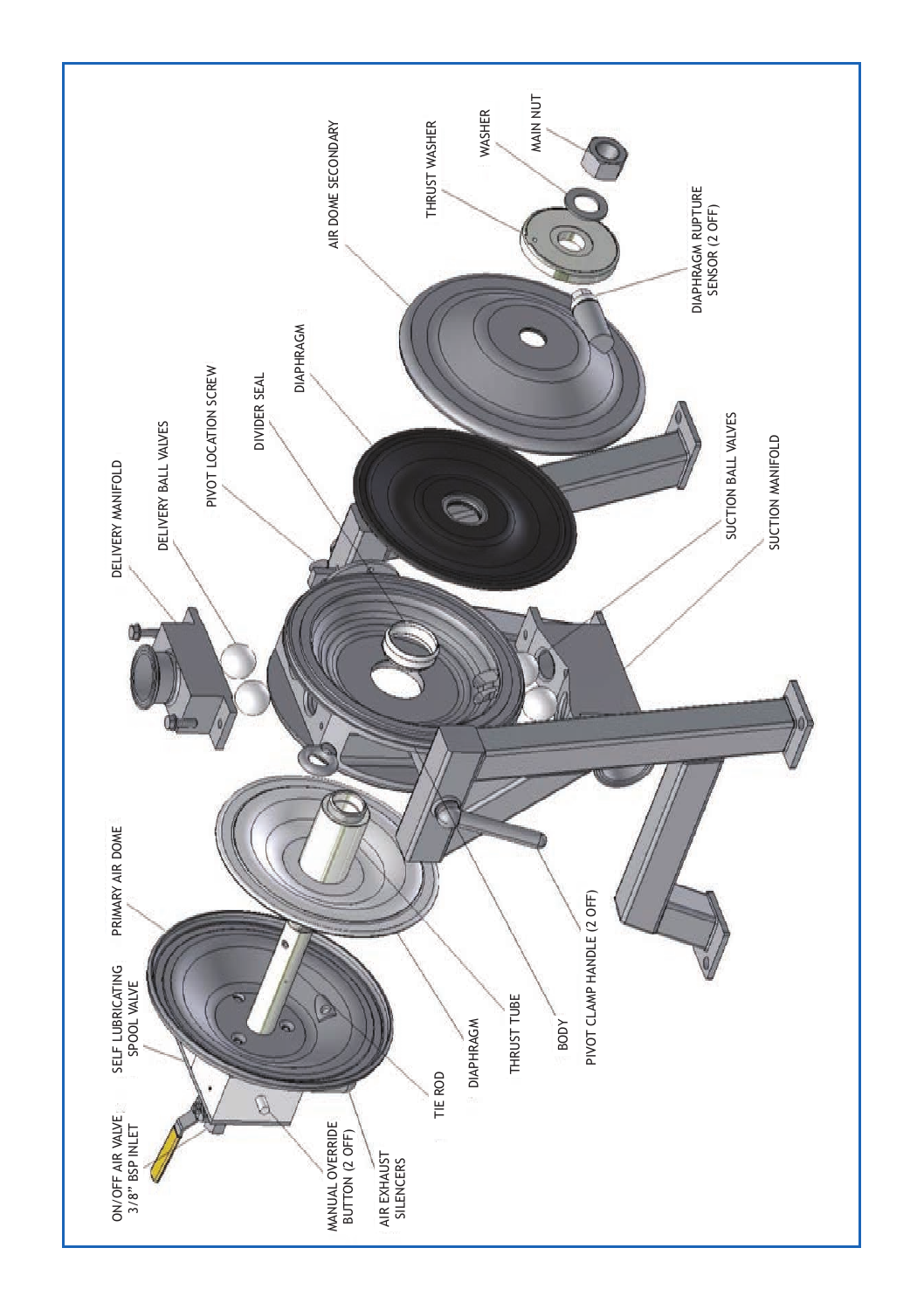

#### **INSTALLATION, OPERATION AND MAINTENANCE**

It is strongly recommended that the pump is bolted securely to a rigid frame or surface using the bolt down holes provided. A gasket must be fitted between each footplate and the mounting surface of sufficient thickness to prevent ingress of liquid.

All installation, maintenance and other instructions stated in the Installation Operation and Maintenance Manual up to and including Section 10 apply. In addition the following procedures apply.

## **PUMP BODY AND MANIFOLD DRAINING**

The pump may be inverted for draining with the suction pipework connected or disconnected as appropriate.

To achieve this, unscrew the single pivot location screw until clear of the plate. Then loosen the two pivot clamp handles allowing the pump body to rotate freely. **Do not unscrew the pivot clamps completely.** The pump body may then be rotated to 90° or 180°. At the desired position screw in the location screw and retighten the clamp handles.

# **ACCESS TO BALL VALVES**

The suction and delivery balls may be accessed with the pump body remaining attached to the stand.

For the delivery balls, the pump should be positioned in the normal operating orientation. Remove the two manifold bolts and detach the manifold exposing the balls and seat 'O' rings which can now be inspected. The balls may be reused if serviceable but it is always recommended to fit new 'O' rings on reassembly.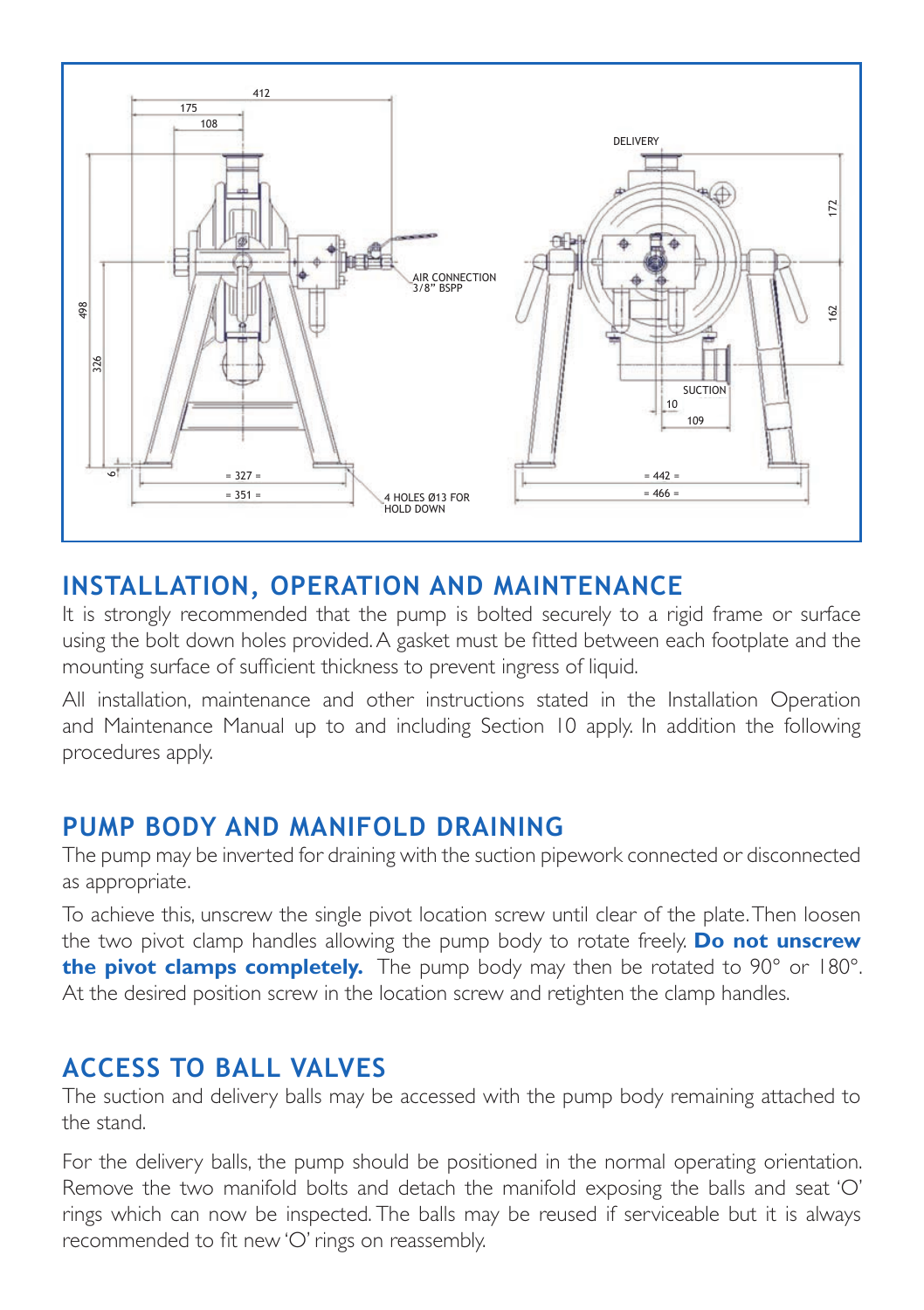For the suction balls, the pump should be inverted on its stand in the drainage position. In a similar fashion to the delivery manifold, remove the two bolts and detach the manifold. With the manifolds detached the seat faces should be carefully inspected for any signs of damage which could affect pump performance and possibly hygienic integrity.

Reassembly is a reverse of the above ensuring that the 'O' rings remain seated correctly in their corresponding grooves and the manifold bolts are tightened to the correct torque as stated in Section 8 of the IOM.

# **ACCESS TO DIVIDER SEAL**

Dismantle the air system and remove the diaphragms and thrust tube as described in Section 10 of the IOM.

The divider seal may then be inspected for condition in situ or removed and replaced as appropriate. In any event it is recommended that the divider seal be checked and if necessary replaced according to site protocol.

If replacement is deemed necessary, it will be easier to undertake this with the body rotated and locked in the intermediate position, so that the centre line through the body is vertical.

The divider seal may be pushed out with a suitable blunt tool whilst taking care not to damage the face of the body. The body can then be cleaned and dried ready for the replacement divider seal.

Position the new seal into the bore and using the insertion tool T-020, apply a sharp tap with a light mallet or similar, ensuring that the seal is held central and square to the body. The raised edges of the seal must be checked to ensure that they have engaged fully and correctly on the body faces.

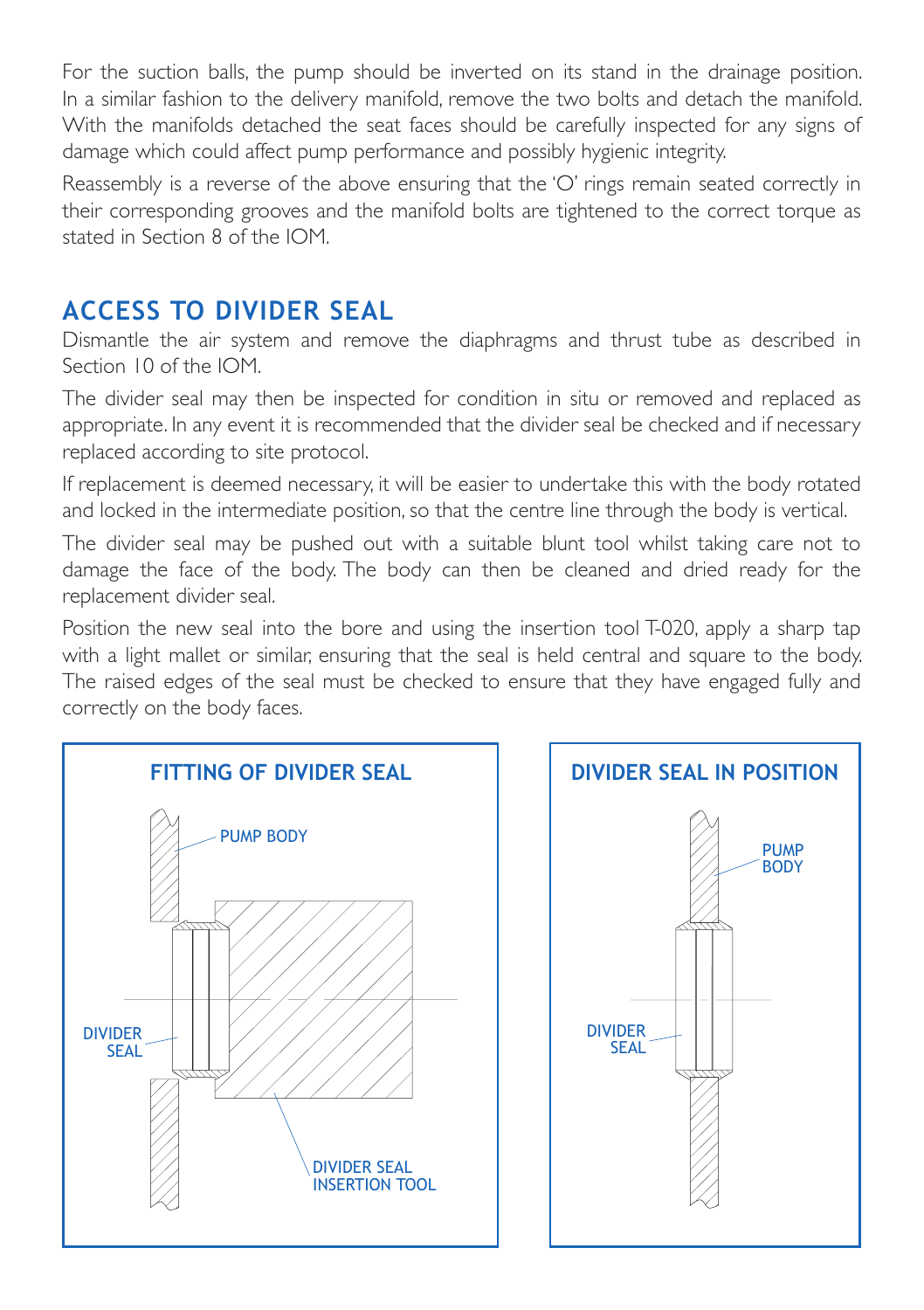When reinserting the thrust tube, it is important to use the insertion tool T-017 in order to avoid damaging the divider seal edges.

The pump body may then be returned to its operating position when required. Reassemble the diaphragms and other air system components as described in Section 10 of the IOM, tightening all fasteners to the torque specified in Section 8. Note that the pivot location screw should be in position to facilitate correct tightening of the main nut. Failure to do this may result in the pump attempting to rotate against the tightening torque.

### **PUMP CLEANING**

FPL 3-A pumps for food and pharmaceutical applications have been designed for clean in place (CIP), allowing internal cleaning without the need for dismantling.

The pump may be cleaned by flushing with a suitable CIP fluid dependent upon the application and compatibility with the pump wetted component materials.

The fluid used may typically include sodium hydroxide (caustic) with mild acid and sanitizers for rinsing.

CIP fluid temperatures are normally up to about 90°C although a maximum of 100°C may be used if required. Steam up to 135°C may also be used for sterilization.

CIP may be performed solely by operation of the pump which may then use standard diaphragms, or by an independently pressurized system.

If the latter is employed, where pressure at the inlet of the pump exceeds 0.8 barg, the diaphragms should be of the reinforced type with separate load bearing backing plates.

In either case the CIP fluid must pass through the pump at a minimum velocity of 1.5m/s in the normal flow direction.

It is recommended that the pump shall be operated slowly with low air pressure while CIP is carried out.

## **PUMP DRAINING**

After CIP has been performed the pump may be drained by means of rotation on the support stand.

Full 360° rotation is possible with the process pipes disconnected, or alternatively the suction may remain connected, in which case rotation in excess of 180° is still possible.

For pump rotation the two clamp handles must be loosened and the clamp location screw disengaged.

After draining it is essential that the pump is returned to its operating position with the location screw engaged and the clamp handles tightened before pump operation.